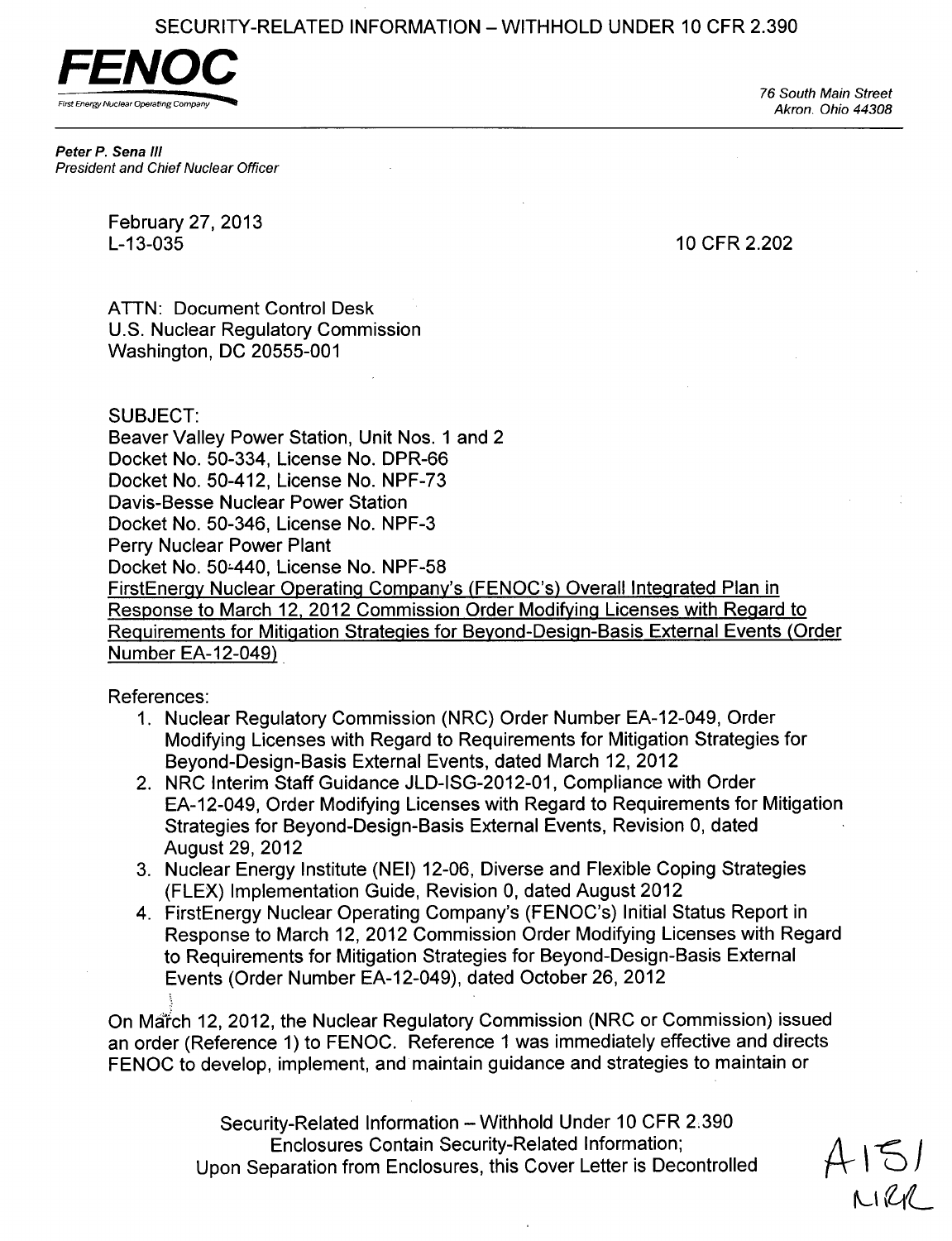## SECURITY-RELATED INFORMATION - WITHHOLD UNDER 10 CFR 2.390

Beaver Valley Power Station, Unit Nos. **1** and 2 Davis-Besse Nuclear Power Station Perry Nuclear Power Plant L-13-035 Page 2

restore core cooling, containment, and spent fuel pool cooling capabilities in the event of a beyond-design-basis external event. Specific requirements are outlined in Attachment 2 of Reference 1.

Reference **1** requires submission of an overall integrated plan by February 28, 2013. The NRC Interim Staff Guidance (ISG) (Reference 2) endorses industry guidance document NEI 12-06, Revision 0 (Reference 3) with clarifications and exceptions identified in Reference 2. Reference 3 provides direction regarding the content of this overall integrated plan.

Reference 4 provided the FENOC initial status report regarding mitigation strategies, as required by Reference 1.

The purpose of this letter is to provide the overall integrated plan pursuant to Section IV, Condition C.1 of Reference 1, for Beaver Valley Power Station, Unit Nos. 1 and 2 (BVPS), Davis-Besse Nuclear Power Station (DBNPS), and Perry Nuclear Power Plant (PNPP) (Enclosures A, B, and C, respectively). This letter confirms FENOC has received Reference 2 and has an overall integrated plan developed in accordance with the guidance for defining and deploying strategies that will enhance the ability to cope with conditions resulting from beyond-design-basis external events.

The information in the enclosures provides FENOC overall integrated plans for mitigation strategies pursuant to Reference 3. The enclosed integrated plans are based on conceptual design information. Final design details and associated procedure guidance, as well as any revisions to the information contained in the enclosures, will be provided in the six-month integrated plan updates required by Reference 1.

FENOC requests that the enclosures to this letter, which contain security-related information, be withheld from public disclosure in accordance with 10 CFR 2.390.

This letter contains no new regulatory commitments. If you have any questions regarding these plans, please contact Mr. Thomas A. Lentz, Manager – Fleet Licensing, at 330-315-6810.

> Security-Related Information - Withhold Under 10 CFR 2.390 Enclosures Contain Security-Related Information; Upon Separation from Enclosures, this Cover Letter is Decontrolled